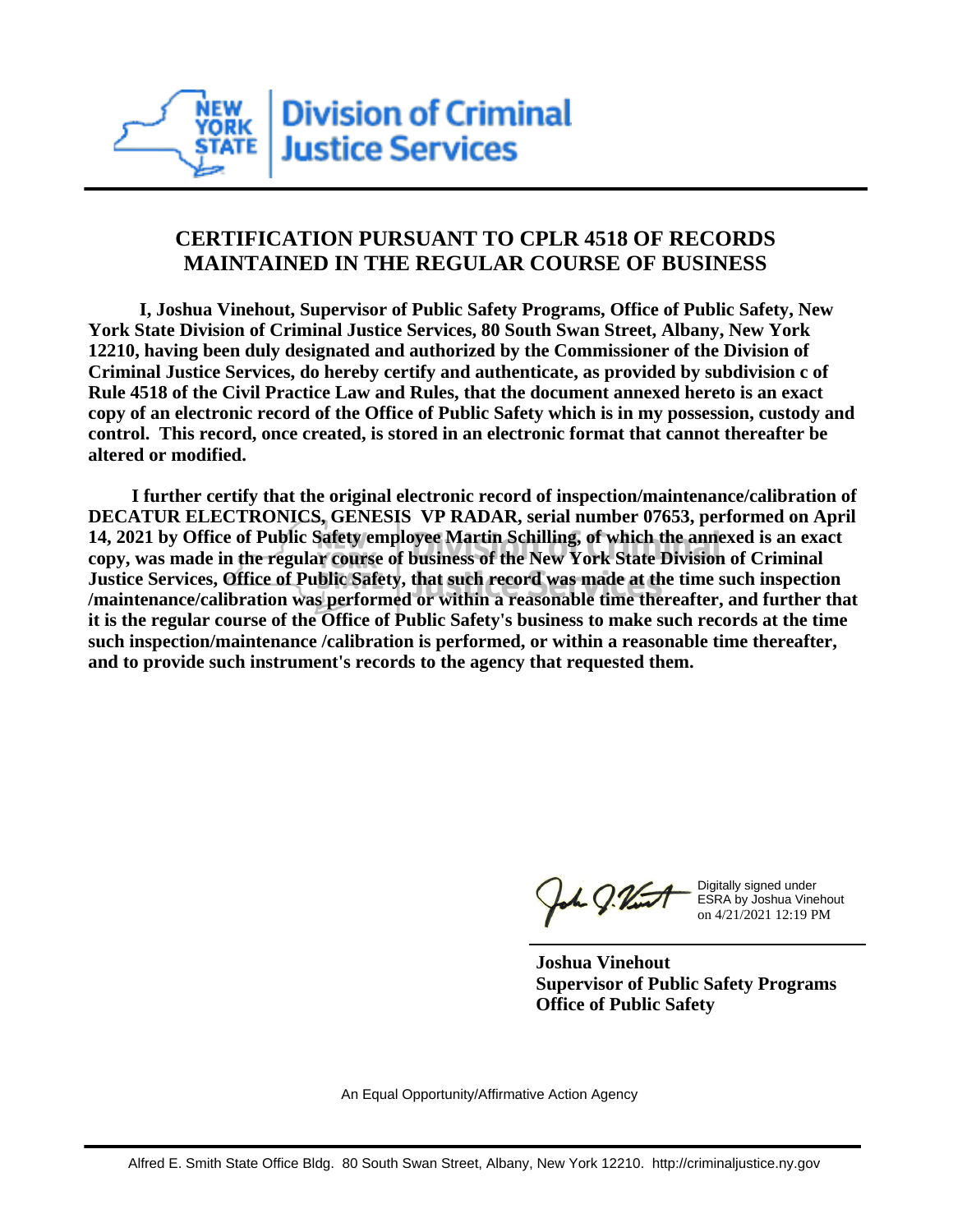## **RADAR RECORD OF INSPECTION / MAINTENANCE / CALIBRATION**

## **Name of Submitting Agency: Stony Point Town Police Department Manufacturer: DECATUR ELECTRONICS** Model: GENESIS VP<br>Date: April 14, 2021 Serial Number: 07653 **Date: April 14, 2021**

 **I hereby certify that DECATUR ELECTRONICS RADAR, model GENESIS VP, serial number 07653/ / N/A / / N/A, has been calibrated using standards whose accuracies are established by the National Bureau of Standards, or have been derived by the ratio type of self calibration techniques. Calibration has been effected by controlled tests performed on the date indicated above.**

| <b>Test No</b> | <b>Internal Standard</b>                   | <b>Test Result</b> |
|----------------|--------------------------------------------|--------------------|
|                | <b>PAS MPH</b>                             | <b>PAS MPH</b>     |
| <b>Test No</b> | <b>Certification Standard (Stationary)</b> | <b>Test Result</b> |
|                | 77 MPH                                     | 77 MPH             |
|                | 33 MPH<br><b>YORK</b>                      | <b>33 MPH</b>      |
| <b>Test No</b> | <b>Certification Standard (Moving)</b>     | <b>Test Result</b> |
|                | N/A MPH                                    | N/A MPH            |
|                | N/A MPH                                    |                    |

**Turning Fork Certification / Date of Certification: April 14, 2021**

| <b>Serial Number</b> | Frequency | <b>Test Result</b> |
|----------------------|-----------|--------------------|
|                      | <b>47</b> |                    |

**The above stated tuning fork has been tested and found to oscillate at 5592 Hertz. It will cause a calibration signal of 77 MPH when used with a Doppler traffic radar operating at 24,150 Mhz.**

| <b>Serial Number</b> | Frequency | <b>Test Result</b> |
|----------------------|-----------|--------------------|
| 219946               | 2393 HZ   | 33 MPH             |

**The above stated tuning fork has been tested and found to oscillate at 2393 Hertz. It will cause a calibration signal of 33 MPH when used with a Doppler traffic radar operating at 24,150 Mhz.**

 **I further certify that the entries made in these records were made at the time that the inspection /maintenance/calibration of the above identified RADAR was performed, or within a reasonable time thereafter.**

 *page 1 of 2* 

Digitally signed under ESRA by Martin Schilling on 4/14/2021 1:05 PM

**Martin Schilling Highway Safety Equipment Technician Office of Public Safety**

**\_\_\_\_\_\_\_\_\_\_\_\_\_\_\_\_\_\_\_\_\_\_\_\_\_\_\_\_\_\_\_\_\_\_\_\_\_**